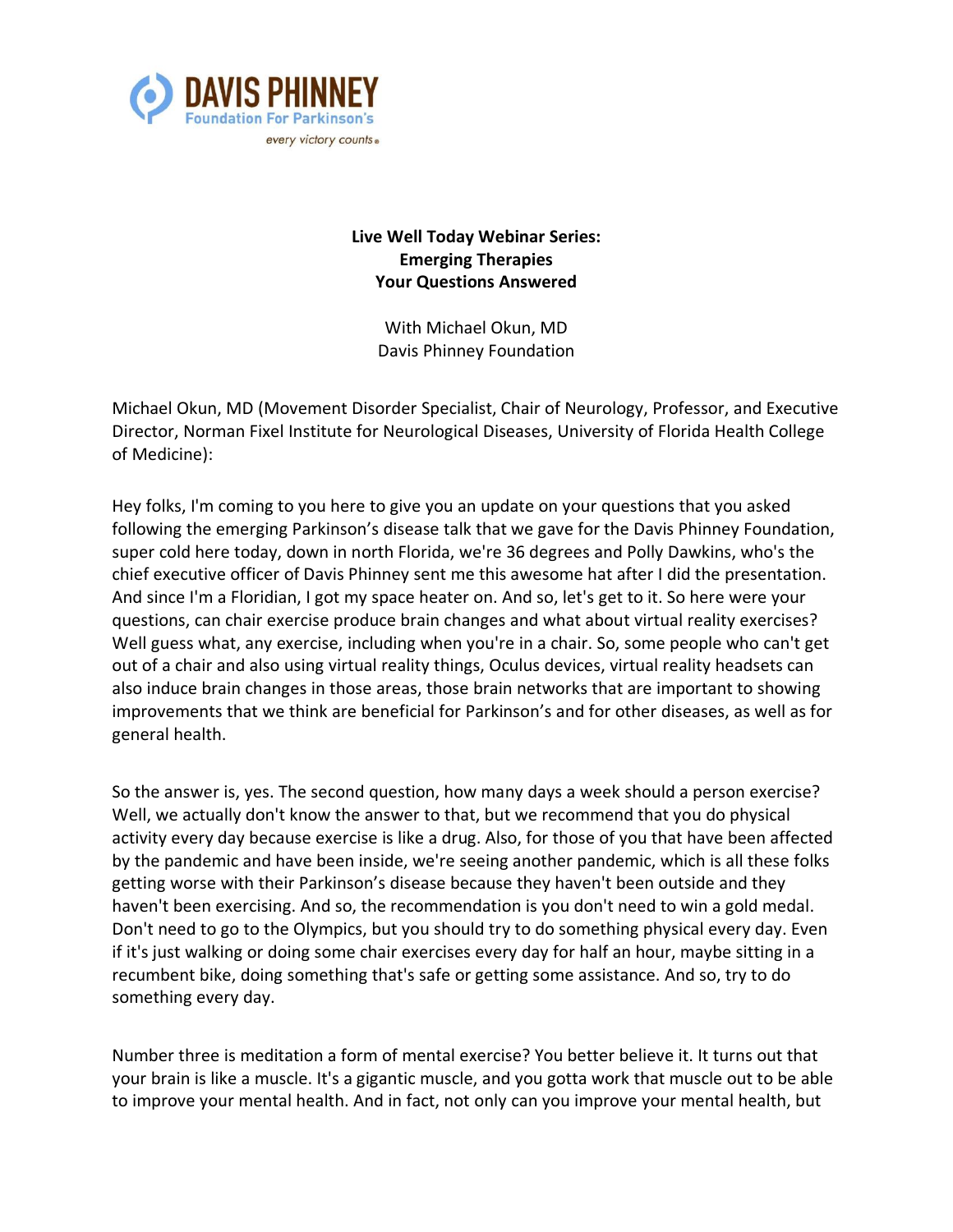

there's data now suggesting that you can improve other things like memory. Question four, can a medication like GOCOVRI, which is a form of a amantadine cause retropulsion. Well, first of all, GOCOVRI is a long acting drug that's used mostly to suppress dyskinesia, but also can have a mild effects on improving Parkinson's symptoms. Does it actually cause retropulsion, that's when you fall backwards or when somebody tugs on you, you fall backwards. No, that's part of Parkinson's disease progression. So, if you're seeing retropulsion, it's usually not the medications GOCOVRI, levodopa, dopamine agonists.

That's something you need to check with your team, your docs, your physical therapist, your personal trainers to get the right assistive devices and get the right optimization. Are keto or fecal transplants, what are they and do they have any value? This is question five. The answer is well, we are seeing really interesting things when we transplant the microbiome. Okay. And so that's all the organisms that live in your gut, millions of 'em, right. Phages, bacteria. And when we are able to wipe them out and then put new microbiome in animals, this can be both a way that we can develop Parkinson's in animals and we can try to treat it. And so, there's a lot of interesting things going on with this, do we recommend you get a fecal transplant? Absolutely not. There are literally thousands of organisms, you know, tens of thousands, millions.

Okay. And so, we don't know in each individual person, how we tweak that, what that's gonna do. And so, taking, you know, taking these transplants and moving other bacteria into your gut at this time, probably not for human use, except in very controlled research studies, you should always look for informed consents and protocols, get them from the research project, bring them back to your docs and to your experts and make sure that, you know, what's going on. When we talk about keto, we're generally talking about ketosis, which is more of a diet. And there are some dietary supplements, some keto supplements that are showing improvements in things like constipation and particularly non-motor Parkinson symptoms. We don't know a lot yet. We don't know if they work for everyone, but we do know that in some of our folks who have Parkinson's, when they go on these full ketotic diets, they pass out.

And so, the supplementary and partial ketosis might have some benefits. We need to learn a little bit more. So, don't go doing that without you know, talking to your medical team. Question six, is there a place where I can donate cord blood from a person with Parkinson's who passed to help in Parkinson's research? This is one we get on the help line, actually not infrequently. And it turns out there's no data to suggest cord blood for Parkinson's disease is going to be useful in the future, at least at this moment. And so, there are places that will charge you a lot of money to store your cord blood. And these things are better for cancers than they are for degenerative diseases. So, at the moment we haven't made that recommendation. There are all sorts of companies that will do this, but again, going down that road is not something we're excited about because we're not sure the cost benefit analysis is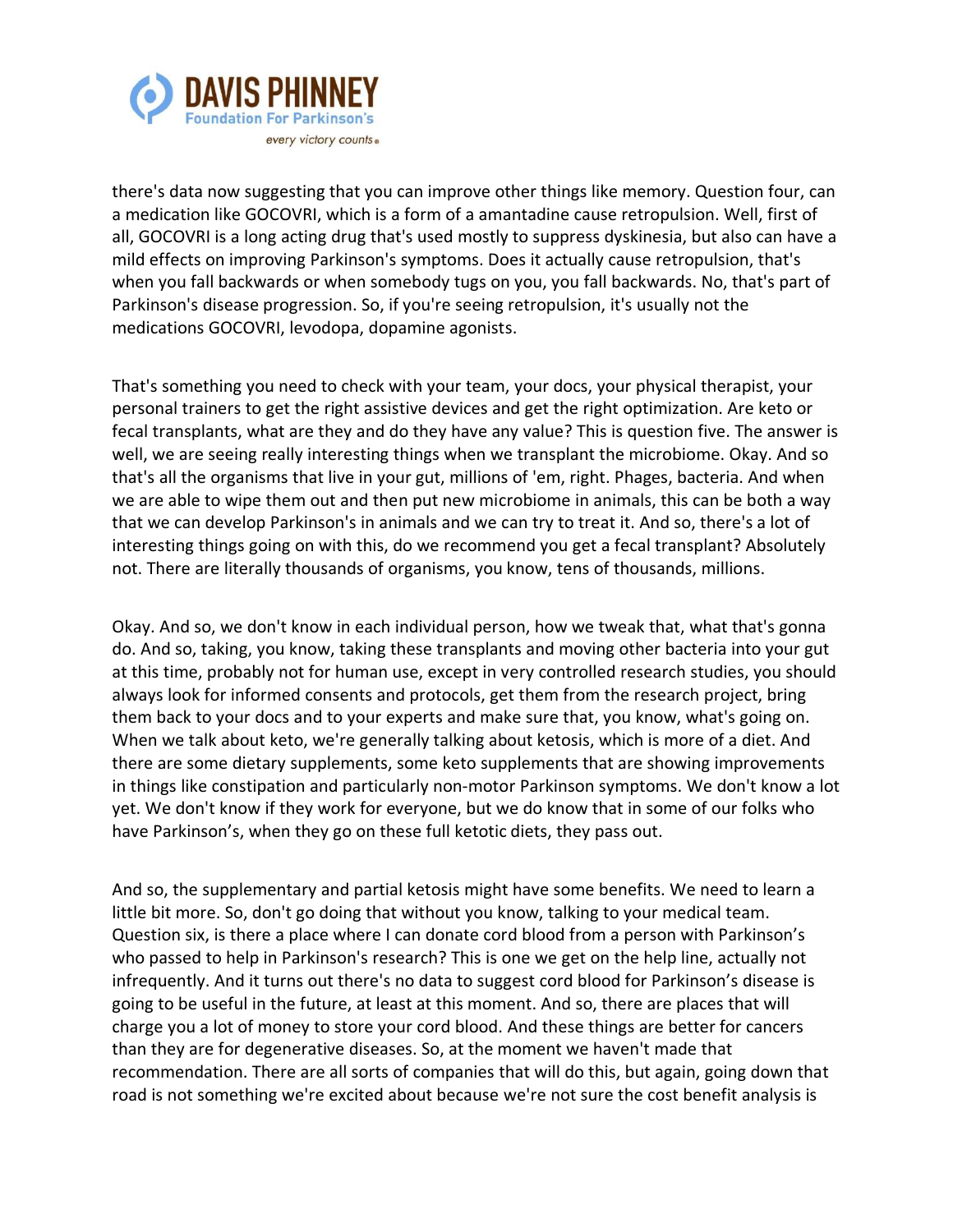

there, or that's gonna be that useful, especially with all the new technologies for making dopamine cells and other things.

Question seven, if you have a broken bone with inflammation, will this alter your immune system? Well, yes, actually, if you have a broken bone or you have anything that is going on in your body, your immune system's gonna react, it's gonna send these inflammatory cells to sort of see what's going on, help to rebuild. And so that can cause a reaction. Now, why might that be important in a Parkinson's person? Well, that reaction might set off a cascade, might lead to infection, might lead to stress. Stress, anxiety, sleep deprivation, all make your Parkinson's symptoms worse. So, when you break a bone and you have Parkinson's, there can be real consequences. Particularly if you break a hip and a hip fracture can be really devastating in Parkinson's. And so, you want to make sure to try to do everything you can to prevent fractures of the hip. Question eight, are there any probiotics proven to reduce symptoms?

There are certainly several probiotics that have been studied in the literature, and some are showing positive benefits for Parkinson's, but here's the straight truth on probiotics. They change your microbiome. They could make you worse. They could make you better. There might not be any change. We actually don't know. We don't know when to use 'em who to use 'em on. And it might be at some point that we're gonna need to be able to get your individual microbiome, your readout, and trying to understand how to use these. And so, if you're using a probiotic, don't just assume that it's gonna be good for you. If you're not feeling better, certainly talk to your doc and come off of that probiotic. Okay? If you are feeling better, maybe it is helping, but we just don't know enough about it, but consider the possibility it could have no change or make you worse.

Question nine, can you retrain your brain with an interactive metronome? That's like one of these things that gives you, you know, a tick tock, tick tock, tick tock, you know, all the different timing. Okay. You can get timing from listening to music, from listening to the BeeGees, or you can get timing from marches, listening to different marches or different, different timed music. And so, can you retrain the brain in Parkinson's by using the interactive metronome? Absolutely. What was really fascinating was Kristen Sowalski, when she was a graduate student here did a PhD thesis with Christopher Hass, they used interactive metronome versus songs like the BeeGees and others and showed that both can be effective. And in fact, some of these songs can really be effective in improving your walking. And so, the answer is, yes, you can with rhythms, not just with the interactive metronome, which is one way you can do it. You can retrain your brain.

Question 10, are there any emerging therapies for levodopa-induced dystonia? The answer is yes and no. So, remember most levodopa-induced dystonia. We now treat by if it's too much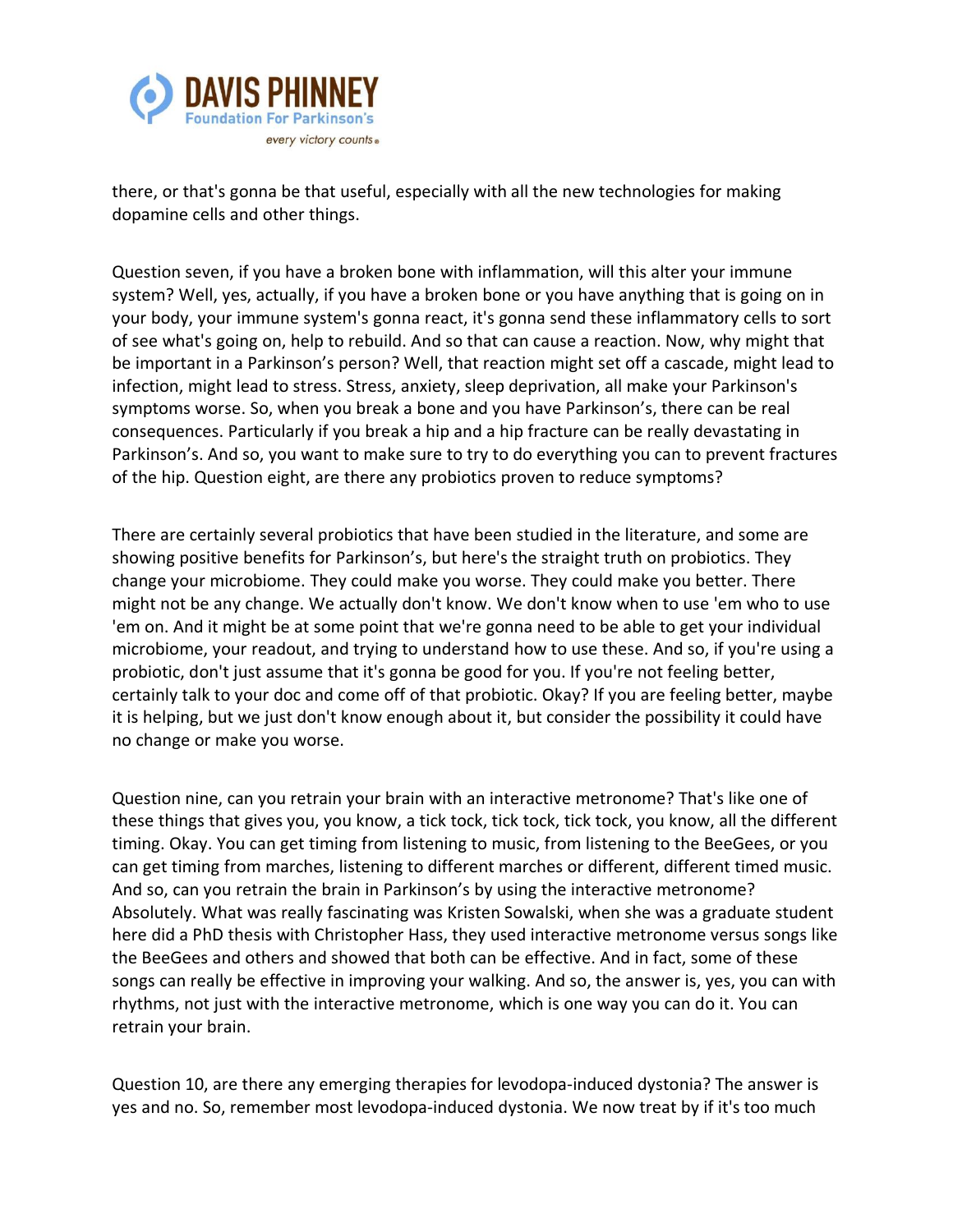

levodopa that's causing the dystonia, we try to either reduce the dose. We try to change the cocktail. We use deep brain stimulation, which is very powerful, sometimes dopamine pumps. And so, in terms of thinking about this, one of the things that we're starting to key in on is the physiology. So, some of the newer deep brain stimulation devices, we can read off what's going on during that dystonia. And there may be a chance for us to develop more specific therapies for levodopa-induced dystonia. Now, I want to point out to people when your toes curl, that's called dystonia, okay. When the muscles fight against each other, when your hands curl, that's called dystonia.

When your arm, you know, kind of comes up and comes tense and you get painful like this that's dystonia in Parkinson's, usually that's an OFF phenomenon. And so, this question is asking about therapies when levodopa causes it. And so, most of the time we see it as a phenomenon where you don't have enough levodopa, we give you more dopamine and it gets better. In the more rare condition when you get it from having too much levodopa. That's a little trickier. Okay. And deep brain stimulation has been one of those really go-to therapies when we can't adjust the medications. And so, I'm not aware of a specific drug yet that's targeting, but I think when we understand the physiology better, that's gonna help quite a bit.

Question 11, how can we speed up Parkinson's drug development? Great question. We wrote about this in our recent book "Ending Parkinson's Disease." The National Institutes of Health is the largest funder of Parkinson's disease research in the world. And it turns out that they put 250, maybe a little bit more, plus or minus, million a year into this. For other diseases like HIV, polio, cancers. It's gonna take a 3 billion, two or \$3 billion investment. So, we need to increase the amount of funding, the amount of projects that are going into the top of that funnel by 10 or more times. Okay? So, we need to increase the on funding. We need to increase the amount of projects that are being done. And then we need to work with the FDA on an operation warp speed for Parkinson's. So, we can move these therapies through faster. So, it's not gonna take 10 or 15 years to pull out a new drug, for example, from conception all the way to getting it to the folks that need it.

Number twelve, I've heard so much about research and promising therapies and clinical trials that address synuclein spreading in the brain. Where does it stand? Well, the bottom line is this. There is a protein in the brain that deposits, that protein has synuclein in it, alpha synuclein, and many people call this, the lewy bodies that deposit in your brain. It's like, you get plaque on your teeth, you get plaque on your brain. Okay? So, there are all these therapies, including vaccines that are designed to sort of clear these lewy bodies away. And the big question now where things stand are, the big question is, will this help the symptoms, will this slow progression? Is there any chance this will cure? Probably not a cure, but could it slow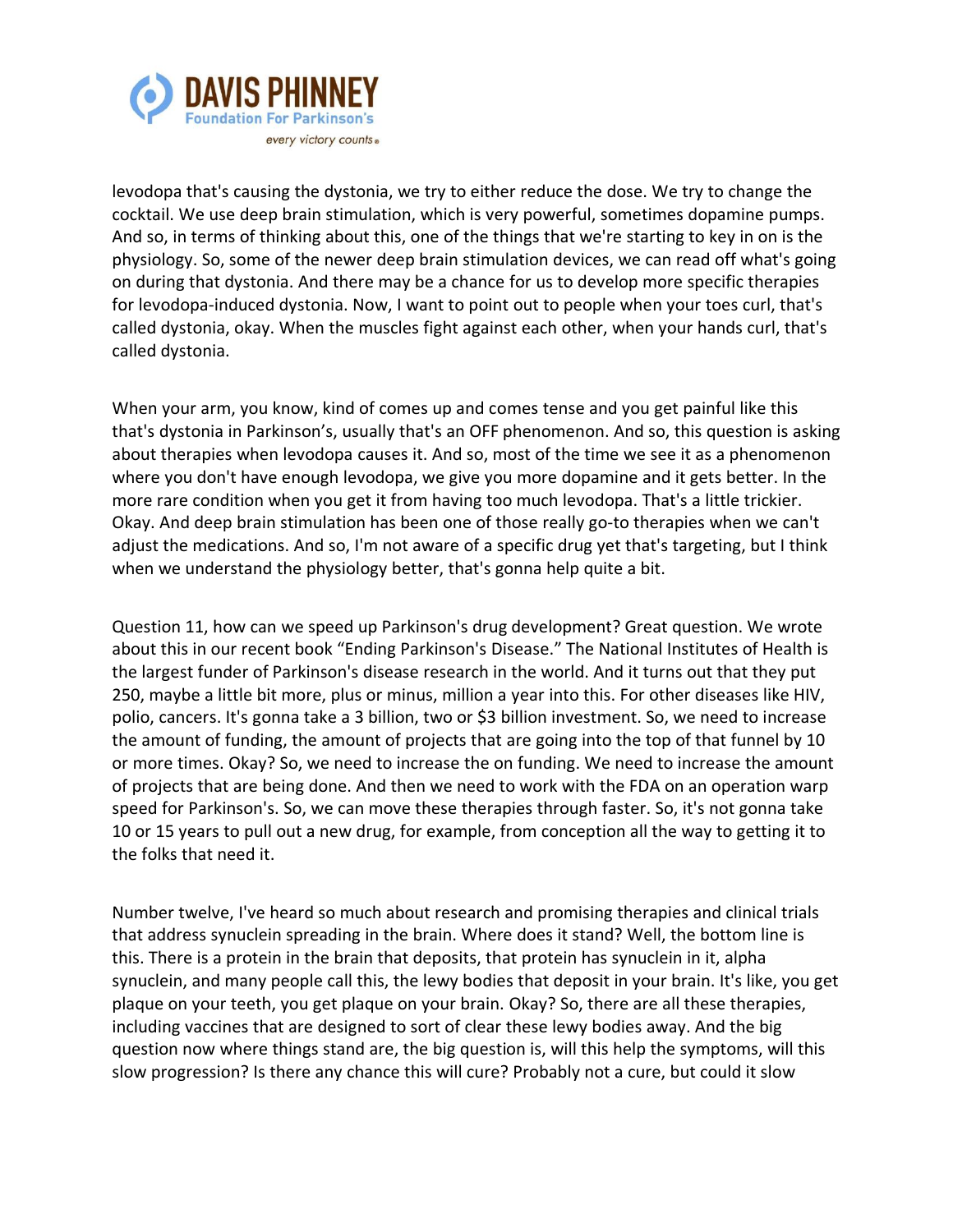

progression or symptoms we need to see? And then side effects. Remember, we've seen these types of vaccines and approaches before, will there be side effects associated with these?

Okay. So, question thirteen, are there any non-drug methods that have had an impact on advanced Parkinson's symptoms like memory, multitasking, and delusions? Answer, yes, absolutely. Context, social context, once we change and simplify those drugs down, then we need to work with people. And there are lots of techniques for training memory. There are lots of techniques for improving and I like to say folks that know me, I like to say, instead of multitasking, we talk about multitasking we should, instead of saying multitasking, we should teach people to monotask, so they'll do better. And then one of the tricks I love to do is reading a book, a book on tape with somebody, go one chapter at a time, stop, talk about it, exercise that mind, it's called stories memory. Once you all decide that you both understand the chapter, then go to the next chapter.

In terms of delusions and hallucinations, those can be more difficult to try to impact using nondrug methods. You have to see, does the person have insight or not? Are they dangerous or are they benign? Whether you're gonna treat or not? In most cases in Parkinson's, we do treat, but not in all cases. And there aren't as many good therapies that can be employed aside from changing the medication regimens around and using medications that are safe in Parkinson's that won't make the Parkinson's worse like clozapine, seroquel, quetiapine, pimavanserin. These are drugs that will be a little safer for folks because they won't worsen the Parkinson's symptoms.

Question 14, what types of symptoms have been positively affected by focused ultrasound? So, this is pointing a sound beam from outside the brain. It doesn't, you know, cut into the brain. So, there's no there's no scalpel or anything, but it still makes a hole in the brain where those sound waves hit and they're gonna pound the tissue and make a hole. So, it's less specific than mapping it out with something like deep brain stimulation using a technique called micro electrode recording. But if you get it in the right spot, it can be powerful. Okay. The symptoms that have improved the most are tremor, for sure tremor. Okay. And the thalamus, which is the area of the brain where it was first approved for use in Parkinson's disease and tremor, for people that have tremors or medication refractory tremors, tremors that aren't responding to the medication, that can be a treatment for it. Again, it does destroy the brain tissue, but there's not as much problem with infections and wires and tune-up. We're not doing it on two sides of the brain because two sides of the brain may cause more side effects. And then when we move to other targets like the palladum, okay, that would be the GPI, we're worried about hitting a structure called the optic track.

And that could lead to a problem with eye loss and losing quadrants, little squares that you can't see in your vision. So that would be a treatment for dyskinesia, could it be developed. And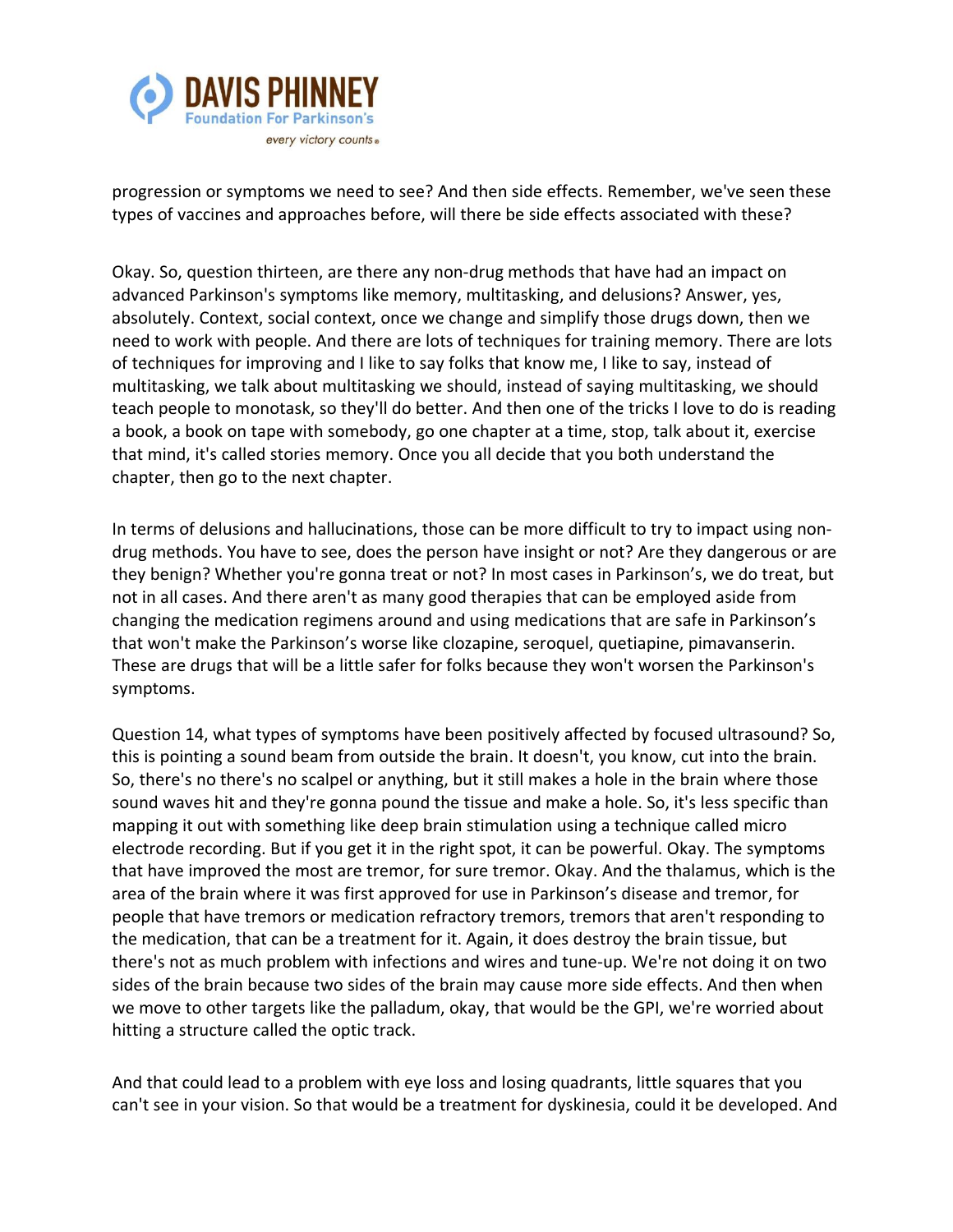

then there's a tiny target called the subthalamic nucleus. And if you could get in there, you might be able to get tremor stiffness, slowness with some lesions there, but again you know, a little less known, there are some studies, there's some great studies by Martine and Obeso and colleagues from Spain. So, we're looking forward to seeing what this therapy is gonna do.

What are my thoughts on B1 deficiency, question 15, and replacing B1 (thiamine) even in people who aren't deficient with Parkinson's disease? We've seen some literature on this, and here's the bottom line, taking a regular multivitamin every that has vitamin B1 in it and is just a regular multivitamin is usually enough. There's not a lot of replicable evidence that just pounding people with vitamin B1 is gonna make their Parkinson's disease better. There are a few papers in the literature suggesting this, but I would suggest waiting for some replication before we jump on this bandwagon. At the moment, again, the best thing you can do is take one multivitamin a day.

Question 16, are there any links between Parkinson's and dairy? Indeed, there are several really interesting studies on Parkinson's and dairy. One of them was the Honolulu aging study. There's now been several studies, including one recently from the Dutch group. There's another study looking at what happens to the microbiome in response to milk products. And a lot of these studies have to do with risk and what type of milk you might be exposed to and your later risk to Parkinson's disease.

That seems to be very interesting and we're seeing it pop up in multiple studies. So, we think maybe there something here, the other interesting thing are these studies on microbiome and what milk does to the microbiome. And could it be changing certain things like lactobacillus inside your microbiome and causing changes that might risk you having Parkinson's. Now, once you have Parkinson's disease, having dairy, does that change your risk of getting Parkinson's? No. You have Parkinson's already. So, will it change symptomatically? Not sure. So, it doesn't need mean that you should get off of dairy. And so, this might be more of an at-risk discussion. We might learn more if it affects certain people with certain types of microbiomes, what we're just not there yet. Okay.

Now question 17, can a vitamin B12 deficiency be misdiagnosed as dementia caused by Parkinson's disease? Well, absolutely. You definitely want to get vitamin B12 checked every once in a while. And particularly if you're having thinking problems in your Parkinson's disease. If you have a low B12 level, they need to investigate why you have a low B12 level. There are disorders like pernicious anemia, for example, that you may have to change your diet, or they may need to put you on some medications. And if you correct the B12, if it's really low, that can actually improve your thinking. And so, it can be a mimicker, a mimicker, it looks like Parkinson's dementia, and it's really B12 deficiency. So it's never, never a mistake to check a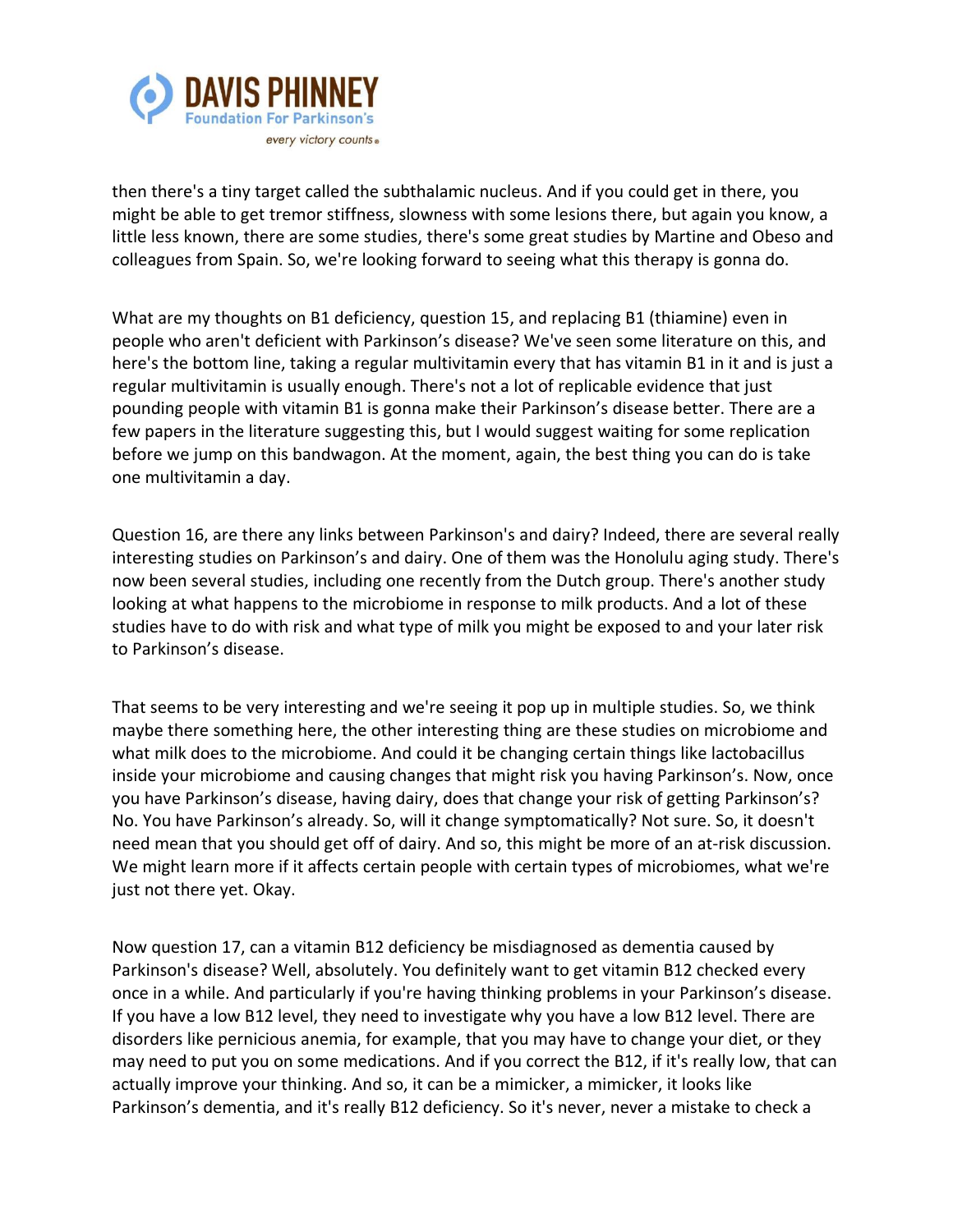

B12 level if you're having thinking problems with your primary doc in your regular visit. Most of the time it's gonna be no normal, but if it isn't, it's treatable.

Question 18 commenting on glove therapy coming out of multiple universities, including Stanford University. Sure. So, there are these wonderful devices that people are developing in the lab now, and they are gloves that you can put on and the gloves have all sorts of sensors. And these sensors may to equalize things like tremor in certain folks, particularly people with mild to moderate tremors, okay? Maybe some other symptoms as well. It's early days. They may help some, they may not help others. They may change. It may help you now, it may not help you later. And so, we don't know a lot about it, but it's pretty interesting now we're getting better at putting together these types of interventions using technologies. Question 19, what is P2B001? Well, P2B001 is a drug. Okay. And a lot of times before drugs get names, they are given numbers. So, it's a low dose sustained release combination of a dopamine agonist, pramipexole, Mirapex and a drug called rasagiline. Okay. Rasagiline, and they put those two together. It's a combination therapy. You can still get these drugs independently. And so that is what that study is all about.

Question 20, what is a nutraceutical? Well, a nutraceutical is actually a pharmaceutical alternative. So, it's something that's an alternative to something that maybe FDA approved and on the market. And it claims to have some sort of benefit, like a physiological benefit. They are largely unregulated. Okay. Which means that the FDA and other things, they don't have jurisdiction over them. So, they exist as dietary supplements, food additives, and and they may have some oversight depending on what they have in them, but you have to be careful. You don't know what's in them. You don't know what they do. You don't know the bioavailability, even if they did something, do they get in your bloodstream enough to change the symptoms that you have?

Nutraceuticals are a multi-billion dollar business. They make all sorts of claims because they don't have to adhere to the same level of scrutiny as regular drug companies. So, you have to be very careful, they're in it to make a buck. And so maybe they had something, maybe they don't, but that's what a nutraceutical is.

And finally, question 21 is using turmeric or curcumin safe as a diet supplement? Well, for those of you that love Indian food, and I love Indian food. These are things that are in Indian food. Turmeric, curcumin, very common. Okay. If you look collectively across studies, foods that have lots of this, and lots of exposures might slightly impact the risk of getting Parkinson's. We don't know what it does symptomatically, and it may be symptomatically different depending on what your microbiome is, but there's absolutely a no harm to eating foods with turmeric or having dietary supplements with turmeric or curcumin. Okay. Don't overdose. You don't need a